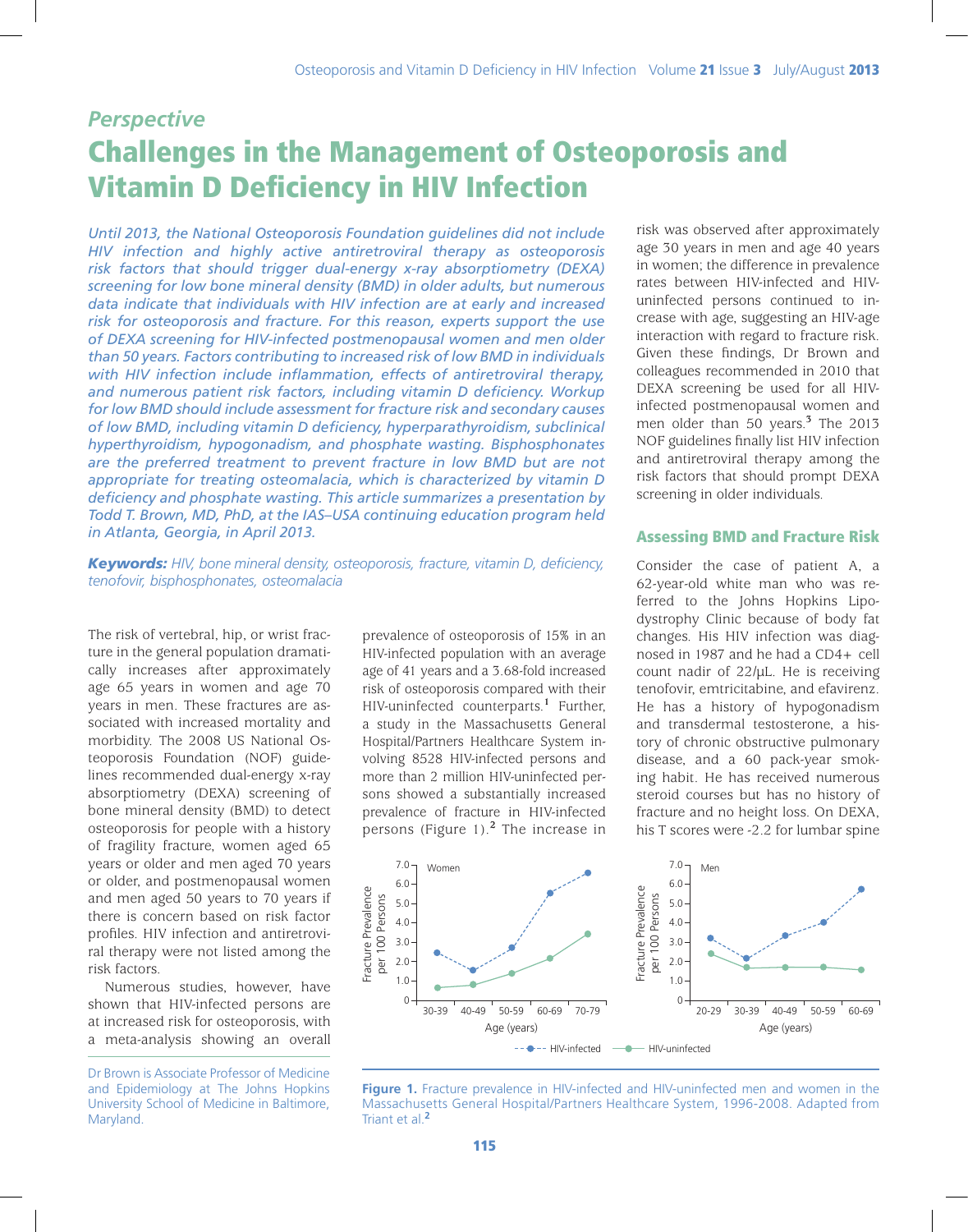L1-L4, -2.1 for the femoral neck, and -2.3 for total hip.

According to the World Health Organization (WHO) guidelines, osteoporosis is defined by a T score below -2.5, osteopenia by a score between -1.0 and -2.5, and normal by a score above -1.0. The risk of fracture is estimated to increase 1.5- to 3.0-fold for each standard deviation decrease in T score. It is important to note that T scores are valid only in older individuals. Z scores (ie, the number of standard deviations from age-matched controls) are used in premenopausal women and men younger than 50 years of age, with a Z score below -2.0 indicating low BMD. Patient A is thus considered to have osteopenia, not osteoporosis. However, it is important to keep in mind that low BMD explains only approximately half of fracture risk.

As with many of the other metabolic complications in HIV infection, the pathophysiology of bone changes in HIV-infected patients is multifactorial but appears to include inflammation and the presence of HIV viral proteins, such as TAT and Vpr, that result in increased bone resorption and decreased bone formation. With regard to factors associated with medication use, tenofovir and certain HIV protease inhibitors (eg, ritonavir-boosted atazanavir and ritonavir-boosted lopinavir) have deleterious effects, and a 2% to 6% decrease in BMD has been observed 96 weeks after initiation of antiretroviral therapy, even in the context of viral suppression and reduced levels of inflammatory markers. Patient risk factors include low body weight, smoking, alcohol use, opiate use, coinfection with hepatitis C virus, physical inactivity, hypogonadism, and low vitamin D levels.

Given these considerations, what should be the next step in managing and treating patient A? The 2013 NOF guidelines recommend treatment for postmenopausal women and men aged 50 years and older who have hip or vertebral fractures: individuals with BMD T scores at or below -2.5 at the femoral neck, total hip, or spine on DEXA; and those with T scores between -1 and -2.5

(osteopenia) at these sites *and* a 10 year hip fracture probability of 3% or higher or a 10-year all major osteoporosis–related fracture probability of 20% or higher based on the WHO Fracture Risk Assessment Tool (FRAX®) model. FRAX assessment includes age, sex, weight, height, history of fracture, parental history of hip fracture, current smoking habits, glucocorticoid use, rheumatoid arthritis status, secondary osteoporosis status, alcohol ingestion per day, and femoral neck BMD. In the case of patient A, his 10-year risk of major osteoporotic fracture was 18% (under the treatment threshold) and his risk of hip fracture was 4.10%, making him a candidate for bisphosphonate or other treatment to reduce fracture risk.

However, before starting a patient on bisphosphonate treatment, potential secondary causes of low BMD must be evaluated. Those that should be evaluated in all patients include vitamin D deficiency, hyperparathyroidism, subclinical hyperparathyroidism, hypogonadism, and phosphate wasting, the latter of which can occur in patients receiving tenofovir. Other potential causes include idiopathic hypercalciuria, celiac sprue, multiple myeloma, mastocytosis, and Cushing syndrome.

Among these conditions, severe vitamin D deficiency and phosphate wasting are of particular note because low BMD occurring in either of these settings may be related to osteomalacia, the most important differential diagnosis in low BMD. Osteomalacia is characterized by impaired bone mineralization. The collagen matrix is normal but is not mineralized with calcium phosphate crystals. It can be accompanied by weakness, fracture, pain, anorexia, and weight loss. Osteomalacia needs to be treated not with bisphosphonates but with vitamin D and calcium and possibly phosphate replacement (if the cause is phosphate wasting). Consideration should be given to switching patients off tenofovir if they have phosphate wasting. Bisphosphonate treatment in this syndrome could actually inhibit bone mineralization.

## Low Vitamin D

Consider the case of patient B, a 51-year-old white man diagnosed with HIV infection in 2001 who had a CD4+ cell count nadir of 30/µL. His plasma HIV RNA level is less than 50 copies/mL on tenofovir, emtricitabine, and efavirenz, but his CD4+ cell count remains low at  $150/\mu$ L to  $250/\mu$ L. He drinks 3 to 4 glasses of wine per day and is a former smoker. His sister has osteoporosis but no history of fracture. Patient B has had 2 traumatic fractures during recreational activities (boating and glade skiing). On DEXA, his T scores are -2.9 for L1-L4 (Z score,  $-2.5$ ),  $-1.4$  for the femoral neck (Z score, -0.6), and -0.8 for total hip (Z score, -0.4). On FRAX assessment, his 10-year risks are 4.7% for all osteoporotic fracture and 0.5% for hip fracture, low risks not indicative of a need for bisphosphonate treatment.

Secondary workup shows a low 25-hydroxyvitamin D level of 15 ng/ mL. The rest of the secondary workup is normal: parathyroid hormone (PTH) of 44 pg/mL, calcium  $(Ca^{2+})$  of 9.5 mg/ dL, thyroid-stimulating hormone of 1.8 mU/L, free testosterone of 61 pg/ mL, serum phosphate of 3.0 mg/dL, and fractional excretion of phosphate of 10%. Although vitamin D is low, it is not in the single digits, a level commonly seen in osteomalacia. Osteomalacia would also be accompanied by elevated PTH and elevated alkaline phosphatase. Patient B has vitamin D deficiency but not osteomalacia.

Vitamin D deficiency is defined as a level less than 20 ng/mL, with vitamin D inadequacy defined as a level from 20 ng/mL to 30 ng/mL. Vitamin D deficiency is very common in the general population, occurring in association with inadequate physical activity, inadequate exposure to sunlight, high body mass index, and other factors. In HIV-infected individuals, medications also play a role. For example, patients initiating antiretroviral therapy that includes efavirenz have been found to have a 5 ng/mL reduction in vitamin D levels compared with patients starting antiretroviral therapy without efavirenz.**<sup>4</sup>** This reduction is approximately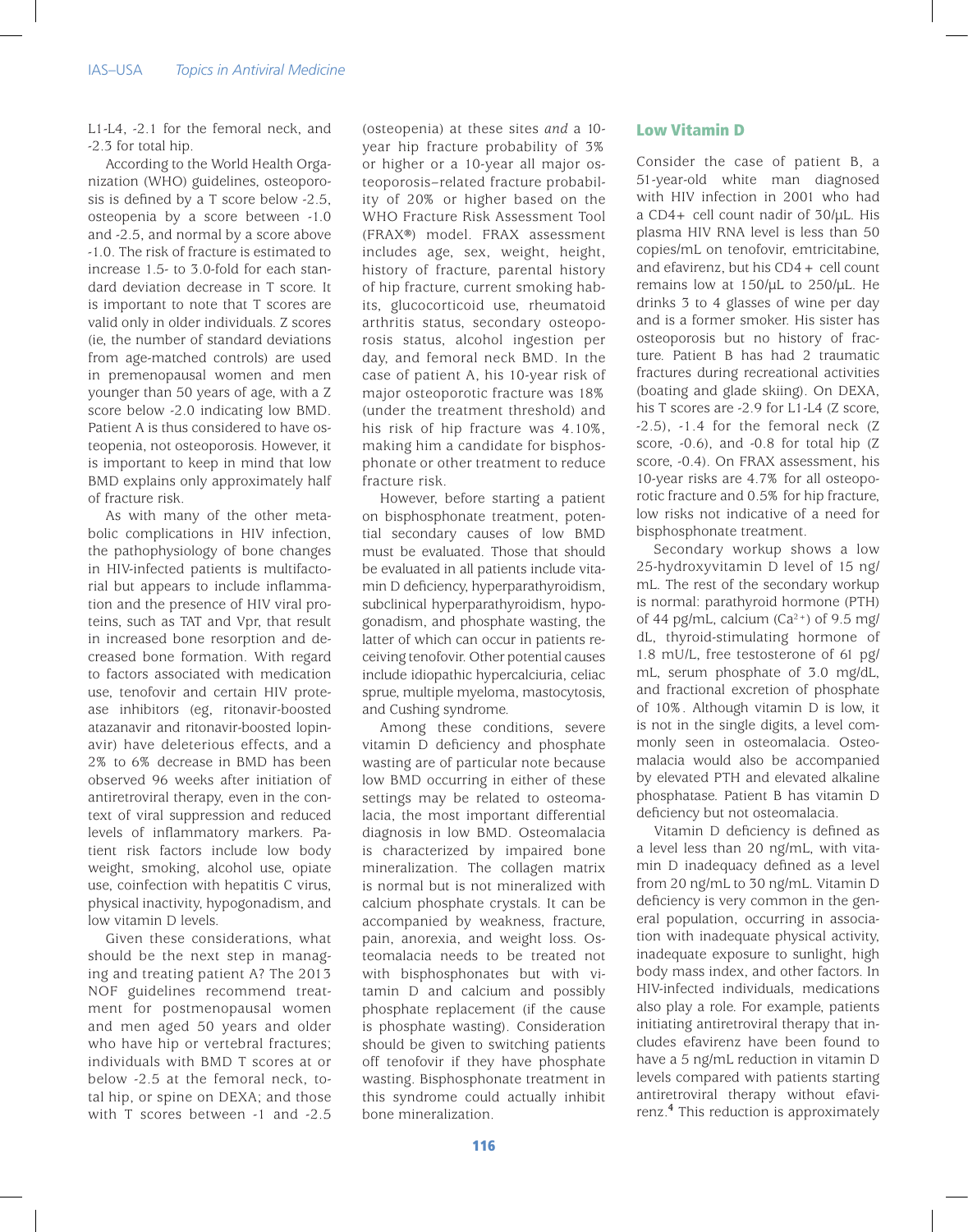half the difference observed in the general population between summer and winter in some parts of the world, and approximately one-third that observed between white persons and black persons.

The optimal regimen for replacing vitamin D is unclear. Popular approaches are to provide replacement with ergocalciferol  $(D_2)$  at 50,000 IU once or twice per week for 8 weeks to 12 weeks or cholecalciferol  $(D_5)$  at 2000 IU/day and maintenance with ergocalciferol at 50,000 IU once or twice per month or cholecalciferol at 1000 IU/day to 2000 IU/day. It is of interest that a study examining very high replacement doses found that they did not provide protection from falls or fractures. In this study, 2256 women aged 70 years or older were randomized to receive 500,000 IU of vitamin  $D_3$  once yearly each fall or to receive placebo and were followed up for 3 years to 5 years.**<sup>5</sup>** After the initial spike in vitamin D levels in those receiving replacement, levels declined but remained in the target range of 30 ng/mL to 50 ng/mL for all or most of the year. However, women receiving the annual high replacement dose had a statistically significant 16% increase in risk for falls (hazard ratio [HR], 1.16; *P* = .003) and a borderline statistically significant 26% increase in risk for fracture (HR, 1.26; *P* = .06). The explanation for this unexpected result is unclear, although it may be that the body's response to such a large replacement dose is to catabolize the vitamin D and eliminate it without sufficient conversion to the biologically active 1,25-dihydroxyvitamin D form.

Dr Brown's approach to vitamin D replacement is to check a patient's 25-hydroxyvitamin D levels if BMD is low or the patient has a history of falls. If levels are greater than 30 ng/mL, the patient is given vitamin  $D_5$  at 1000 IU/ day. For levels of 20 ng/mL to 30 ng/mL, a patient is given vitamin  $D_5$  at 2000 IU/day. For levels of 15 ng/mL to 20 ng/ mL, replacement is given with ergocalciferol at 50,000 IU a week for 8 weeks followed by vitamin  $D_3$  at 2000 IU/day. For levels less than 15 ng/mL, patients receive replacement with ergocalciferol at 50,000 IU once or twice a week for 8 weeks to 12 weeks followed by vitamin  $D_5$  at 2000 IU/day. More aggressive replacement should be used if PTH or alkaline phosphatase levels are elevated or if a patient has signs or symptoms suggestive of osteomalacia.

For management of patient B, plain films were taken of the thoracic and lumbar spine. The vitamin D deficiency was addressed by ergocalciferol replacement with 50,000 IU once a week for 12 weeks, followed by vitamin  $D_3$  at 2000 IU/day along with 1000 mg/day of calcium. He was advised to continue exercising but perhaps avoid glade skiing.

# Treatment for Low BMD

If patient B were 71 years old instead of 51 years old, there would be greater incentive to treat low BMD with a bisphosphonate, because the additional 20 years of age confers a much higher risk of fracture at the same BMD value. Management in the 71-year-old patient B would include calcium and vitamin D supplementation, smoking cessation (if he were still smoking), reduction in alcohol intake, weight-bearing exercise, and assessment of fall risk. Fall risk assessment may be as simple as asking "Are you worried about falling?" People can recognize if they are at risk for falls and change the way in which they move in their environment. Patients who acknowledge being afraid of falling and those who are otherwise at increased risk should be given a referral for physical therapy for strength and balance training.

As in the general population, the initial, preferred treatment for low BMD in individuals with HIV infection is a bisphosphonate. Women may also be treated with selective estrogen receptor modulators, and those with hot flashes can be treated with estrogen. PTH analogues are an additional option. Comparative characteristics of available bisphosphonates are shown in the Table. Alendronate and zoledronate have the best efficacy, reducing fracture risk by approximately 30% to 40%. BMD changes with risedronate are less than those with alendronate, and ibandronate has not yet been shown to reduce the risk of nonvertebral fracture. Alendronate is the only bisphosphonate currently available in generic form and is less expensive. Oral bisphosphonates are associated with gastrointestinal side effects. Adherence can be an issue, in which case the once-yearly zoledronate is an attractive option.

There is concern about how long and how often patients should take

| Consideration                       | Alendronate | <b>Risedronate</b> | <b>Ibandronate</b>             | Zoledronate                       |
|-------------------------------------|-------------|--------------------|--------------------------------|-----------------------------------|
| Efficacy                            | High        | Medium             | Low                            | High                              |
| Cost (for 1 year)                   | \$350       | \$1200             | \$1200                         | \$1100                            |
| Level of adherence                  | Low         | Low                | Oral: low<br>Intravenous: high | High                              |
| Gastrointestinal<br>side effects    | Yes (20%)   | Yes (20%)          | Oral: yes<br>Intravenous: no   | <b>No</b>                         |
| Osteonecrosis of<br>the jaw         | Yes         | Yes                | Yes                            | Yes                               |
| Acute phase<br>reaction             | <b>No</b>   | <b>No</b>          | Oral: no<br>Intravenous: yes   | Yes<br>(approximately<br>$10\%$ ) |
| Esophageal cancer                   | Unclear     | Unclear            | Unclear                        | <b>No</b>                         |
| Oversuppression<br>of bone turnover | Yes         | Yes                | Yes                            | Yes                               |

**Table.** Comparison of Efficacy, Cost, Adherence, and Associated Adverse Effects of Selected Bisphosphonates